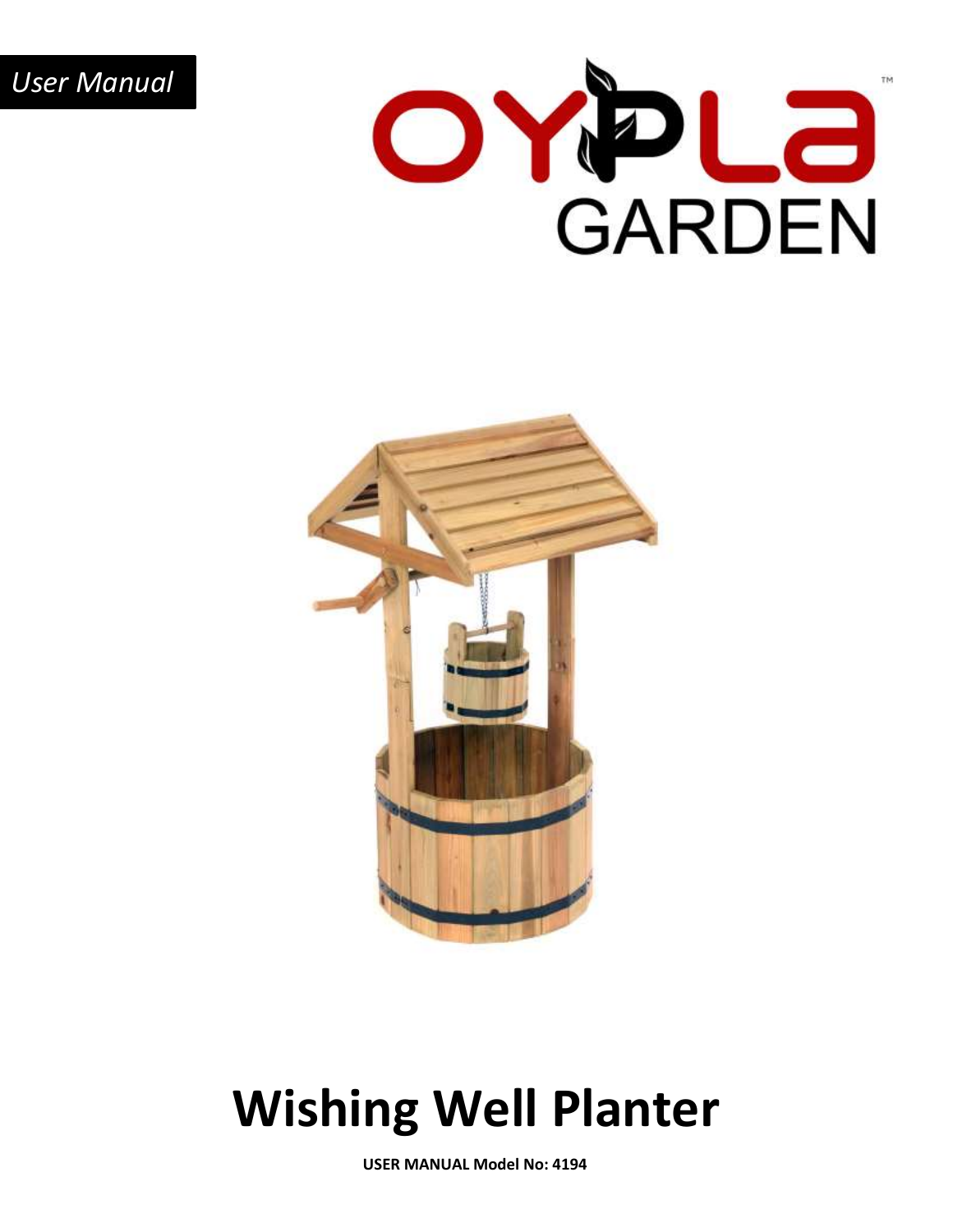# **Safety Instructions**

**Notice: This manual contains important information regarding the operation, safety and maintenance of the product. Read and understand the manual before using the product, and save this manual for future reference.** 

- This product contains small parts that could be a choking hazard if swallowed. Keep these items away from children.
- Make sure all fastenings are tightly in place and that everything is in order before using the product. This should be checked periodically by an adult.
- Unpacking, installing and fixing the parts are to be completed by an adult.
- This product is intended for outdoor use only.
- This product is not a toy, and is only to be used for its designated purpose.
- Do not carry out alterations or modifications to this product.
- Do not discard any of the packaging until you have checked that you have all of the parts and fittings required.
- Use the correct fixings as indicated. Do not tighten any of the nuts until the unit is completely assembled, then finish by tightening all nuts. All nuts must be tightened before use.
- Only use this product on stable and level ground.
- Keep away from fire.
- If the product is damaged or has any defects, please contact [cservice@oypla.com](mailto:cservice@oypla.com)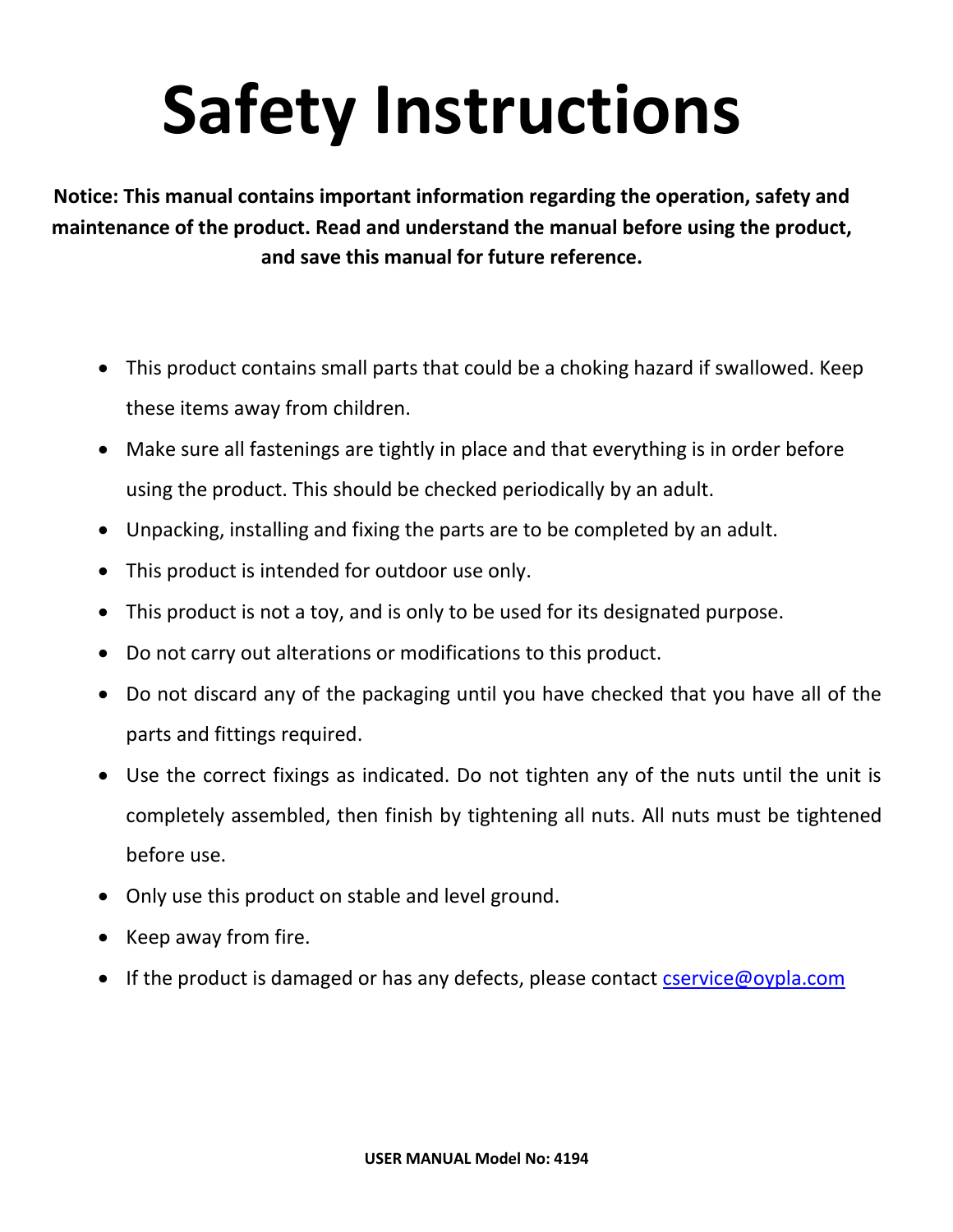## **Assembly Instructions**

### **Parts List:**

### **If you are missing any of the below parts please contact [cservice@oypla.com](mailto:cservice@oypla.com)**

Please be aware that you will be referring to this parts list throughout the assembly process.

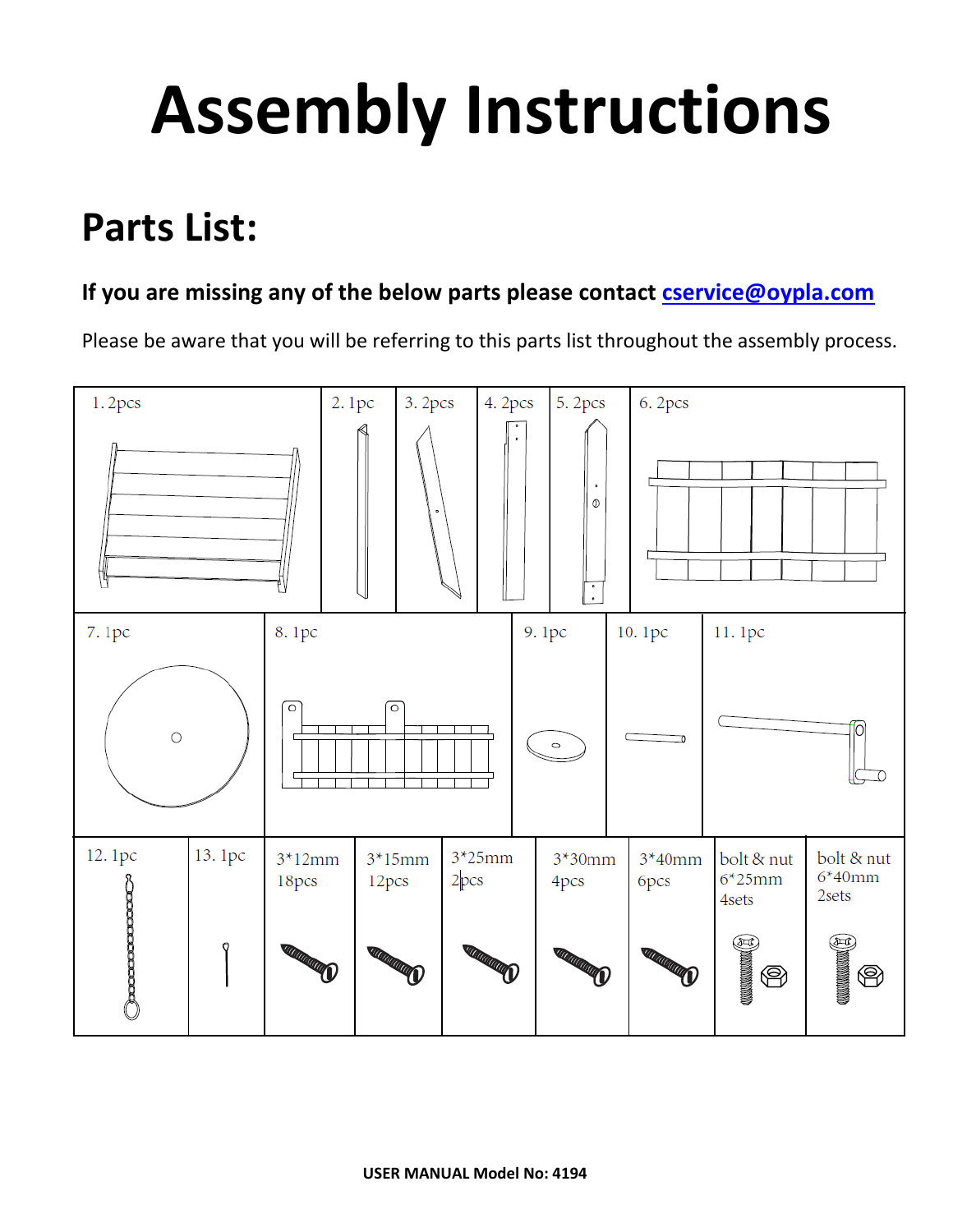